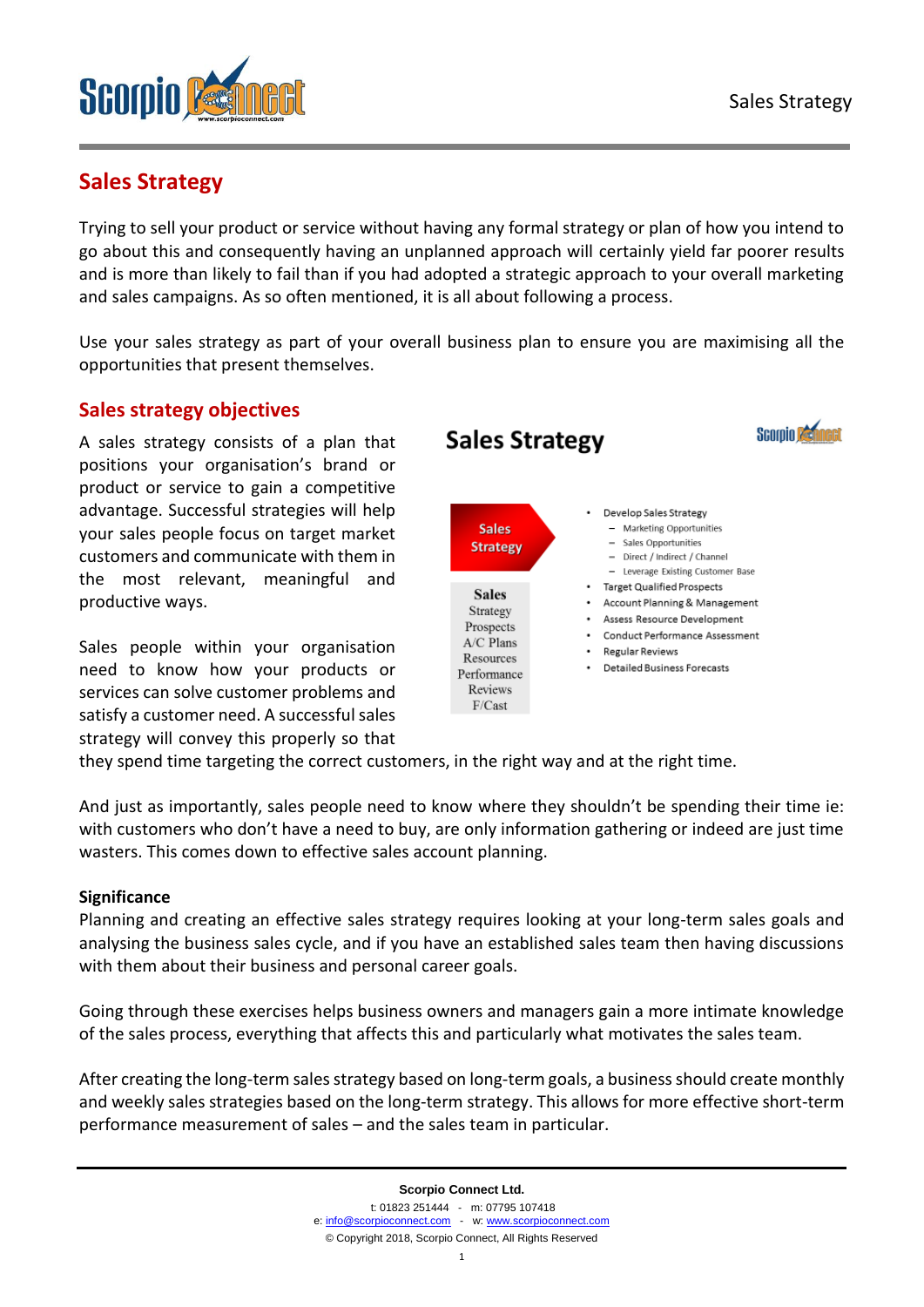

### **Types**

Businesses typically employ one of two basic types of sales strategies to implement their overall plan: direct or indirect.

With the direct sales approach, sales people will typically cover off the competition head on when talking to the customer – so they know how to position their business correctly and focus on the key features, benefits and USP's. They talk about each feature of the competition's product and compare it to theirs. The term "negative selling" refers to the direct sales approach.

The indirect sales approach (online for example) applies subtler techniques by demonstrating features and benefits not available with the competition's products or services without ever mentioning them by name. This more sophisticated, positive sales strategy requires a detailed research and analysis of the competition so that you know exactly how to compete and maximise your sales opportunity when you're not face to face with a customer.

### **Components**

A successful sales strategy includes product placement, promotion and testimonials in addition to the core selling strategies that your organisation will utilise. Product placement and promotion create brand awareness by using the various marketing channels available today. For example, social media networks offer a free platform for increasing brand and product awareness. Businesses have the opportunity to utilise these tools in the most effective and productive way they can.

Existing customer testimonials that are readily available for prospective customer to read or watch will lend credibility and authority to your business and the products and services you offer.

#### **Function**

Regardless of whether any business uses a direct or indirect sales strategy, or a combination of the two, that business needs to work very closely with the people who will be doing the actual selling, and what sales techniques they will use.

New customer acquisition and customer retention require two very different approaches. A sales strategy together with a detailed sales account plan lays out the steps and methods necessary for customers who are at different stages in the sales process.

- **Potential customers** need regular and definitive communication from you that introduces the brand and product or service in ways that show how it can solve their problems and meets their needs.
- **Existing customers** require more personal communication about new features or benefits to keep them engaged. It's all about 'up selling' more products and services, whilst additional promotions and referral discounts work to motivate these customers to spend more money and to act as referrals in order to spread the word to others.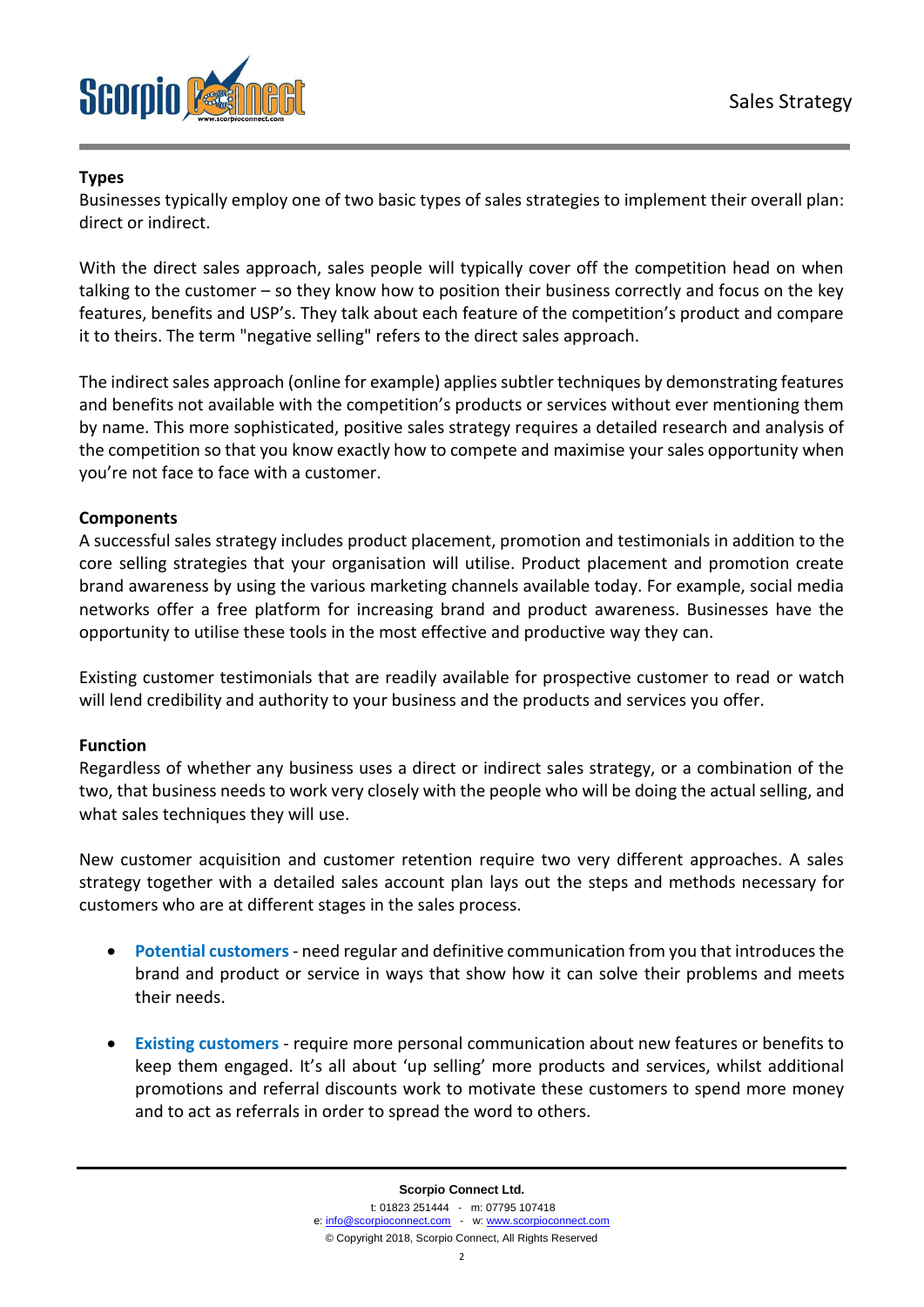

#### **Considerations**

Creating an effective sales strategy requires market knowledge, awareness of competitor activities, awareness of current trends and detailed business analysis.

Unless they have specific knowledge in all these areas, certain businesses who are looking to create and implement a sales strategy for the first time may want to hire a professional business consultant to help guide them through the various stages of the process.

Looking at the whole strategic sales methodology will give you a comprehensive, logical approach and ensure that you are:

- Marketing your business in the most effective manner possible,
- Identifying and reaching out to the right potential customer (who have a definitive need for your product or service), and
- Converting these potential prospects into actual customers in the most efficient and effective manner.

A sales strategy needs to be based around your business and marketing plans. It looks at how you will deliver the objectives set out in your marketing plan, as well as how you have chosen to segment your target market, how you will fund you marketing activities and how you will resource your sales plans.

A sales strategy is not the same as a marketing strategy. Whereas marketing is about getting your name out there and tempting new customers to come to you or rekindling interest in your business, a sales strategy is more about how you not just close the deal but are also talking to the right prospects in the first place.

In order to build a comprehensive strategy for your entire business, you will need to sit down and come up with a different sales strategy for each of your product and service lines. This is because it's important to be aware of the differences between your various products and services and the customers who have a need for them.

An effective sales strategy encompasses a number of elements, including of course your overall marketing strategy.

**Marketing Strategy:** This is a clear, differentiated set of messages from your business which need to consistently communicated throughout the overall organisation and externalised through networking, via the website, advertising, customer programmes and positioning statements.

The business would need to look closely at what marketing opportunities would be the most beneficial to the organisation, both in the short and medium term and then also looking out longer term.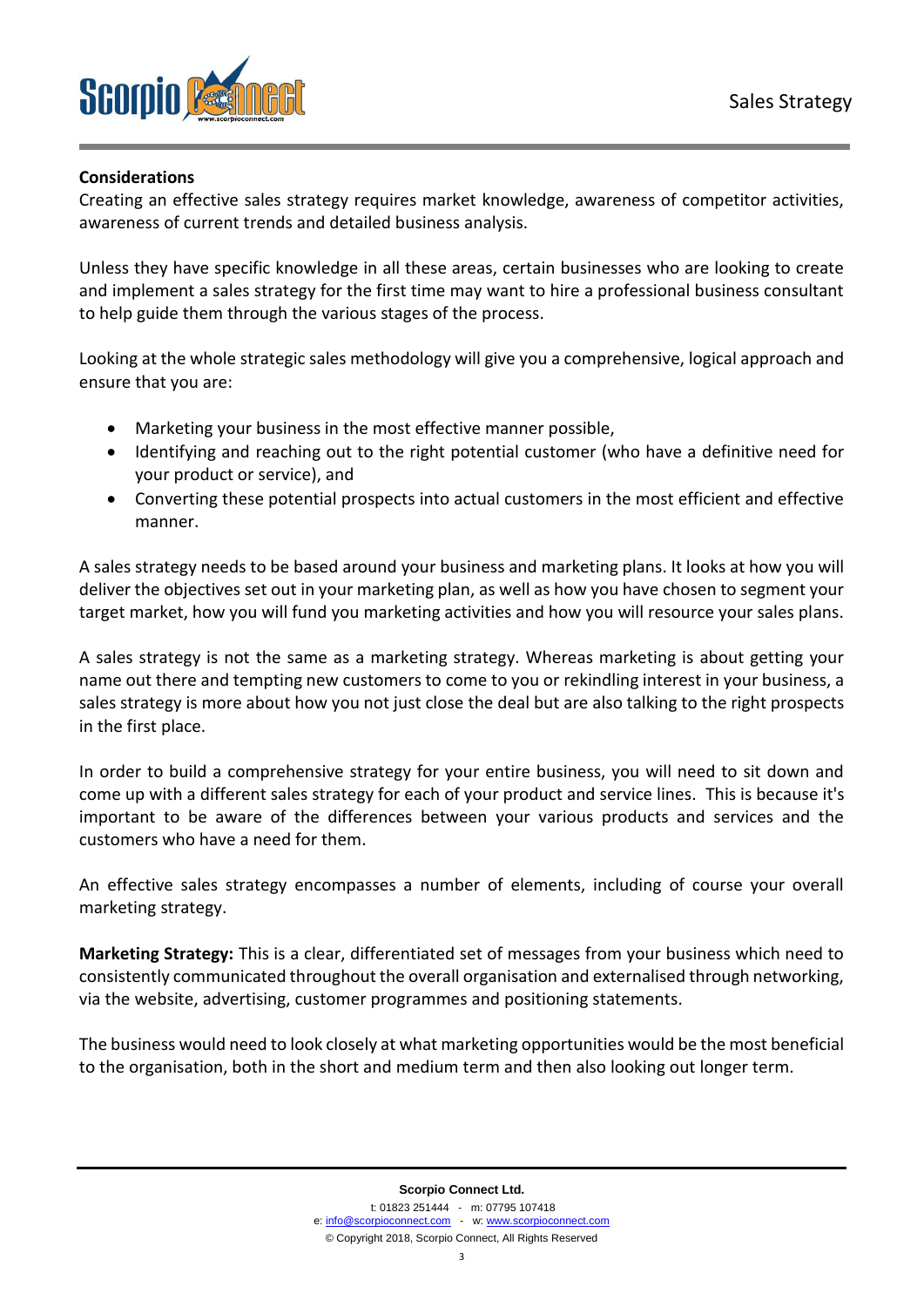

This is looking at those 'prospects' that would deliver:

- 'quick wins' initially, and then
- medium to longer term opportunities

Making the required number of sales to meet the organisation's revenue and profit targets invariably comes through the generation of sufficient enquiries and qualified leads from a variety of marketing activities.

Your marketing strategy must be to represent your range of product and service offerings in the most comprehensive and effective manner so that they fulfil a need and represent a beneficial and cost effective solution that will satisfy each customer's particular needs.

You would need to position your business as a 'best value', high quality provider of products and services in your particular marketplace. What you ultimately deliver must then back this up and ensure that you not just meet but indeed exceed your customer's expectations.

To achieve this, you should explore the effective use of a wide variety of marketing methodologies and materials that would deliver the number of suspects and prospects you require to fulfil your forecasts, and then look at how you are going to sustain all of the above activities.

Whilst all of the above marketing activities can be utilised in the appropriate manner at the appropriate time in order to maximise lead generation, each has a cost attached, and should be viewed therefore in accordance with a planned and budgeted strategic marketing action plan.

#### **Marketing**

Of all the detailed marketing or marketing related activities that will be undertaken by the business, it will be essential that there is a formal reporting procedure in place, together with full control and costing of who is doing what, where, when, with whom and to whom. This all needs to be fully documented from a marketing / sales perspective.

There needs to be a real appreciation of all direct costs and indirect costs of what marketing (and selling) activities have been incurred to date to get to where you are now, what actual (and profitable) revenue do you have to show for this activity, and what should you be doing now to achieve further sales.

In the short term, your principle marketing goal must be to build a 'pipeline' of strong 'suspects' which would then need to be comprehensively qualified in order to obtain good solid prospects, some of whom you would then be able close which in turn would in turn start to generate profitable revenue for the business.

Essentially, you would need to maximise your efforts with regard to sourcing good quality leads in the most efficient and timely manner.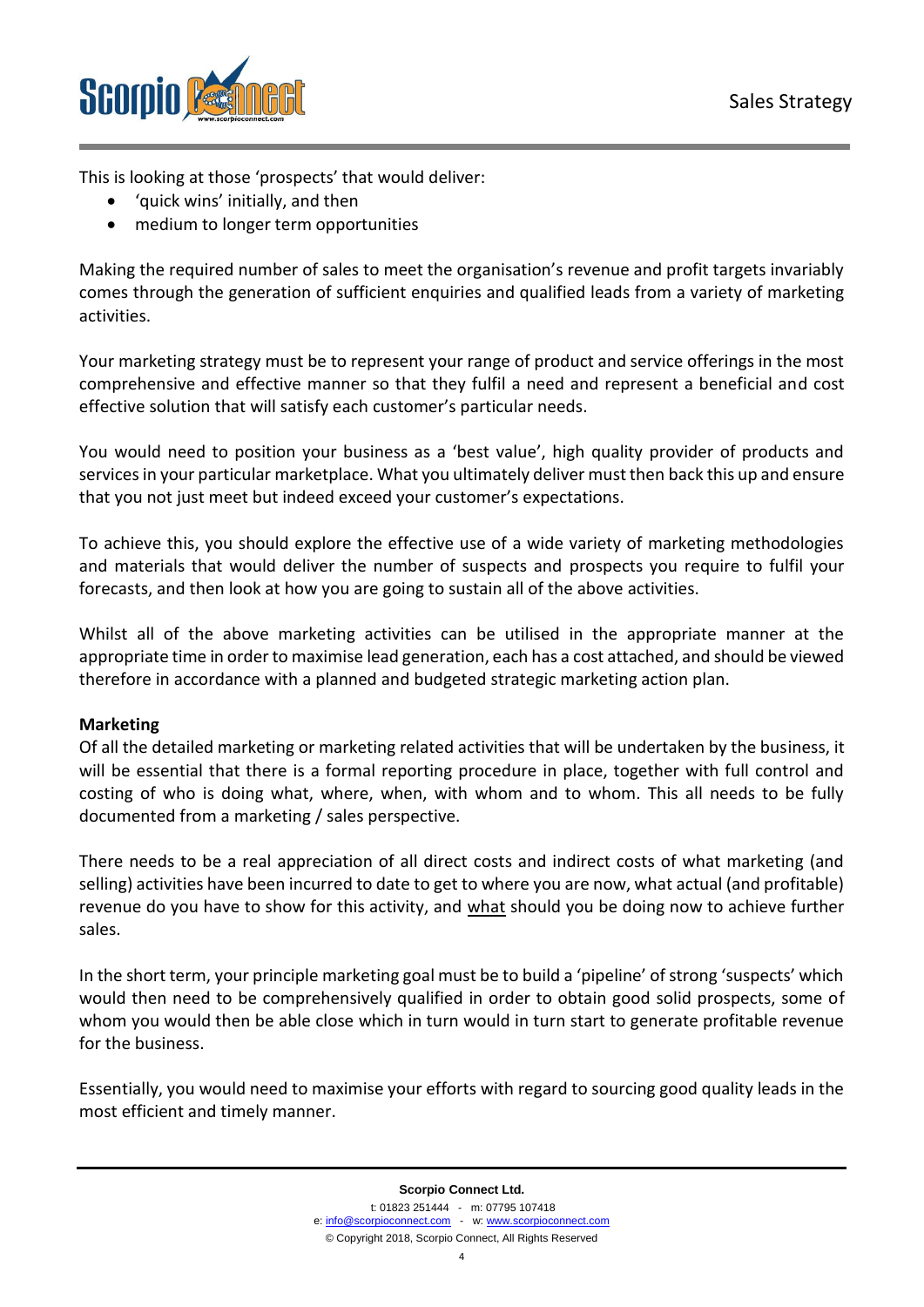

# **Marketing Literature**

This would need to be looked at in order to assess what would actually be of benefit to prospective customers.

Typically, this would be downloadable documents in the form of PDF files that could either be emailed out to people or could be downloaded from your website.

Literature of this nature is all about reinforcing your marketing message and ensuring that it provides the reader with all the information they need.

It should therefore be informative, detailing key features and benefits, focusing on USP's etc and providing key people such as decision makers and economic buyers with the information they need to help them make a decision.

### **Analyse your market**

Find out why your clients need your business. Find out who they are and the problem they need to solve and why they have approached your business. Find out who your competition is. Find out if your clients are also talking to them. You get the message?

Identifying why your existing customers use your business and what benefits they have seen will help in the way you approach new prospective customers.

Make a list of five or six reasons why customers are better off using your products and services. Differentiate between your business' features (what it has) and benefits (what it does). Put yourself in your customer's shoes and try to work out what they are looking for, and then try to match your business proposition to their needs. Make sure you emphasise the benefits as well as the features in your promotional material.

List your clients' similarities and differences to help you create profiles for each type of client. If you are starting a new business, try to also find out about your competitors' clients: who could possibly in the future be your customers.

Rank these profiles and groups in order of profitability to give you an idea of where you should be aiming to spend money.

Factor in your sales 'lead' times from enquiry to suspect to prospect to customer. How long could sales this typically take to materialise – daily, a few days, a few weeks, a few months, a year, more than a year? It all depends on your type of product or service. But everything has a 'cost of sale' attached to it, and this will determine whether (ultimately) you have the right marketing and sales strategies for the products and services you are selling.

If a client is costing you more than you are making from them, then make sure you have a very good reason for selling to them. For example, if you are selling to a large company, it might be that they are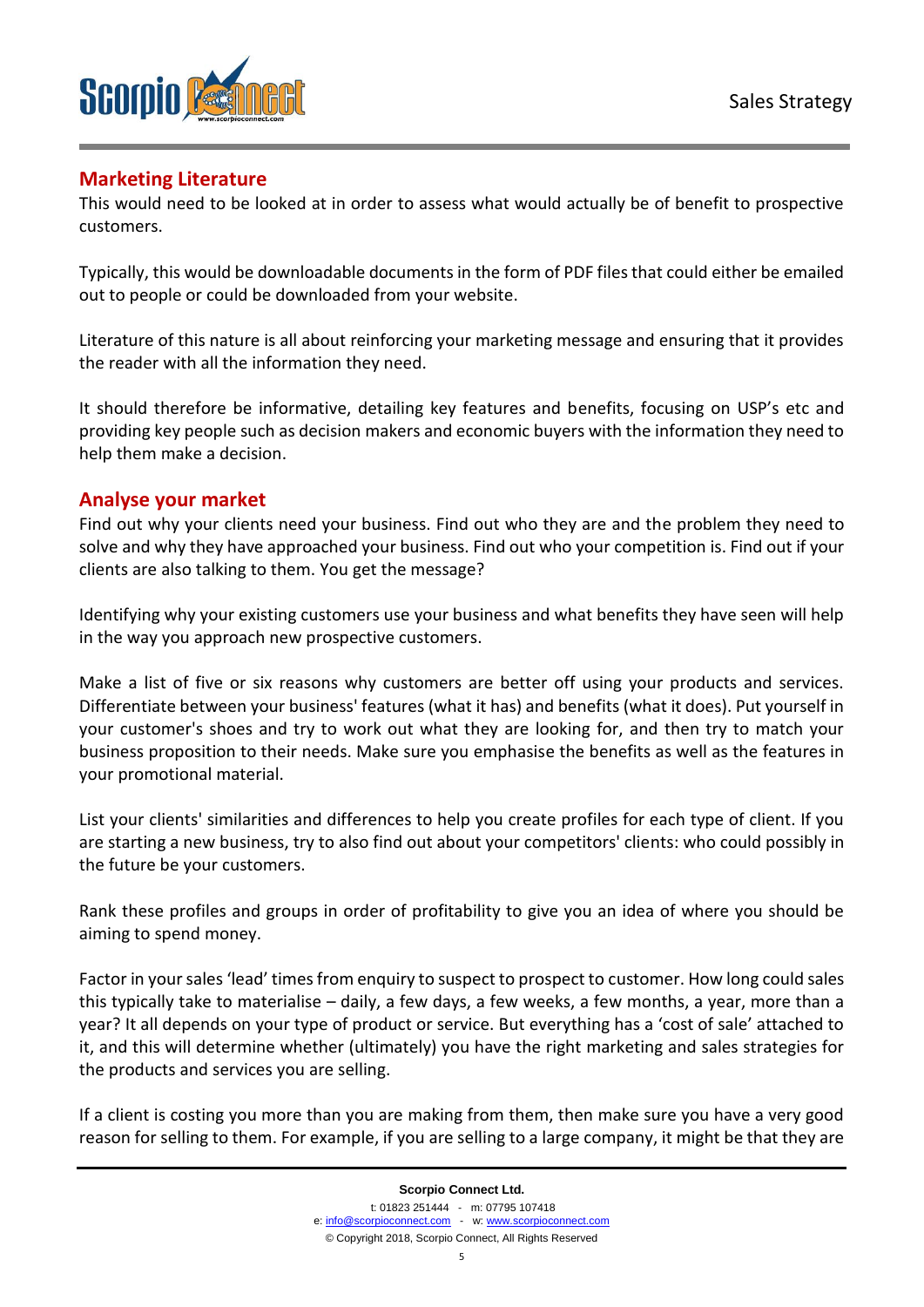

providing you with regular revenue or drawing attention to your business in their promotional activities.

Analyse your sales costs and try to cut down on your sales costs to unprofitable customers. This might be by using an alternative distribution method or cheaper sales channels.

#### **Specific Target Markets**

As the focus during the first three to six months of any new campaign is to generate profitable new business as quickly as possible, the business must generate as many good quality qualified leads as possible, and in the most cost effective manner.

New leads are essential in order to boost the sales funnel and ensure that you are talking to more 'suspects' as some prospects (who at one time seemed certain to 'close' within an expected timeframe) will undoubtedly fall away due to circumstances that are often beyond your control. This then has a major impact on your sales forecast and consequently your revenue. It's all about ensuring that you always have a 'back-up' plan.

You need to concentrate your initial marketing efforts on specifically targeted market areas – that will be defined once you have completed the Product Targeting process.

**Geographic Strategy:** Your overall business strategy is to direct resources, skills and offerings to meet the specific needs of geographies outside the "home" or native geography, either directly or through partners, channels and subsidiaries as appropriate for that geography and market.

#### **Issues to be aware of:**

- **Competition -** There are many other organisations who will be offering competitive solutions. Do you know who they are? Can you be competitive  $-$  on price, service, positioning for example? How will you compete? You need to conduct research to understand who your competitors really are, and not just locally but all over the country.
	- o Who is offering what?
	- o What do others offer that you do not?
	- o What should you offer that others cannot?
	- $\circ$  What can your USP's be that will make you stand out from other suppliers?
- **Price** Is always going to be competitive, in any marketplace, with many suppliers all over the country offering similar products / services at similar prices. How can you keep abreast of all this? How can you ensure that you stay competitive?
- **Technical Support** Can you provide all the support that will be expected and must be delivered to customers? How will you deliver this? Most clients will expect to have a Service Level Agreement (SLA) in place in order to guarantee and safeguard the level of support that they will receive from you, and at what times. You cannot afford to fail here as credibility is everything and you will either succeed or fail here. There are no second chances.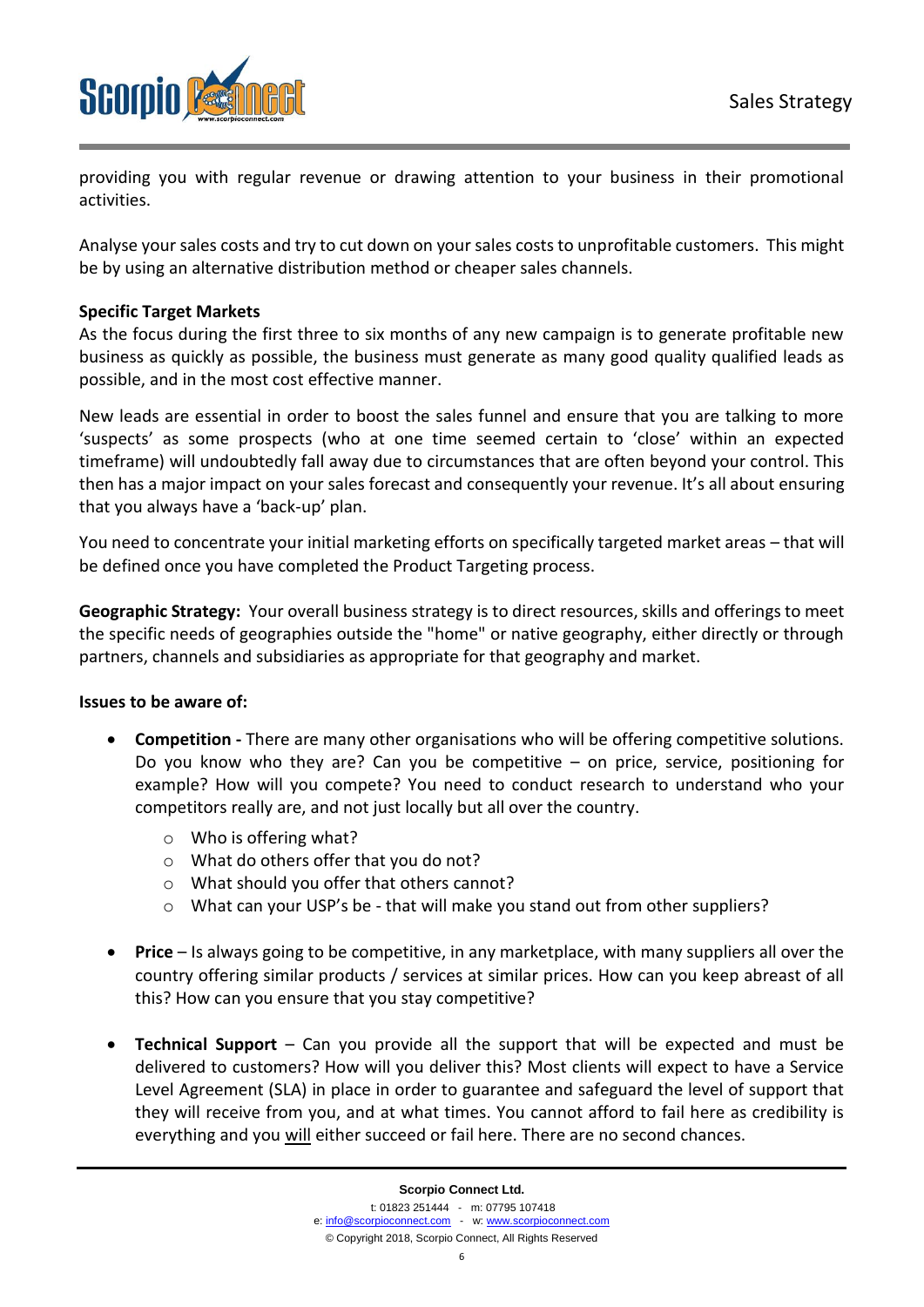

# **Decide on your sales channels**

Reaching the right customers is easier said than done. Once you have worked out what your market is and how it's broken down, you need to decide which sales channels to use:

- Direct or on-site sales are face-to-face, and is the model used by many companies (retailers for example) but this requires a dedicated sales team with all the associated costs.
- The internet is a very versatile way to sell and most businesses will utilise a combination of offline and online channels to market and sell their products and services.
	- $\circ$  The big advantage of the Internet is that you have a 'shop window' to a potentially global audience, 24/7.
	- $\circ$  This also means that you have to have a service and support operation that will look after your customers no matter what time of the day or night that they decide to purchase your products or services.
	- $\circ$  This needs to be factored into your overall business strategy to ensure that you have the capability, resources and funding to accommodate this.
	- $\circ$  The one important thing to remember about selling over the Internet is that (obviously) it is not face-to-face and there is no opportunity to build a personal relationship with your customer. They will expect you to provide them with a 100% service and to give them what they are looking for speedily, efficiently and with the minimum of fuss.
	- $\circ$  Get anything wrong, and they may well not use you again, or at the very least be much harder to win back.
- Telesales can be effective for business-to-business and repeat sales, but generally has a low conversion rate. It is also expensive because it is very resource intensive.
- Direct mail also has quite a low conversion rate but is less intrusive than telesales.

If you are a manufacturer perhaps, you might want to sell through an agent or intermediary. This could be a retailer, or it could be an agent abroad.

### **Set out your sales objectives**

Start by setting out the prime sales objectives for each of your products and services.

- What do you want to sell?
- What is your market sector?
- What is your target market?
- Who are your competitors?
- Who are your target customers?
- What are the timescales involved?

Decide where your focus will lie - whether that's on a specific product / service or a specific client base, and what needs to be done, or to change for you to meet these objectives.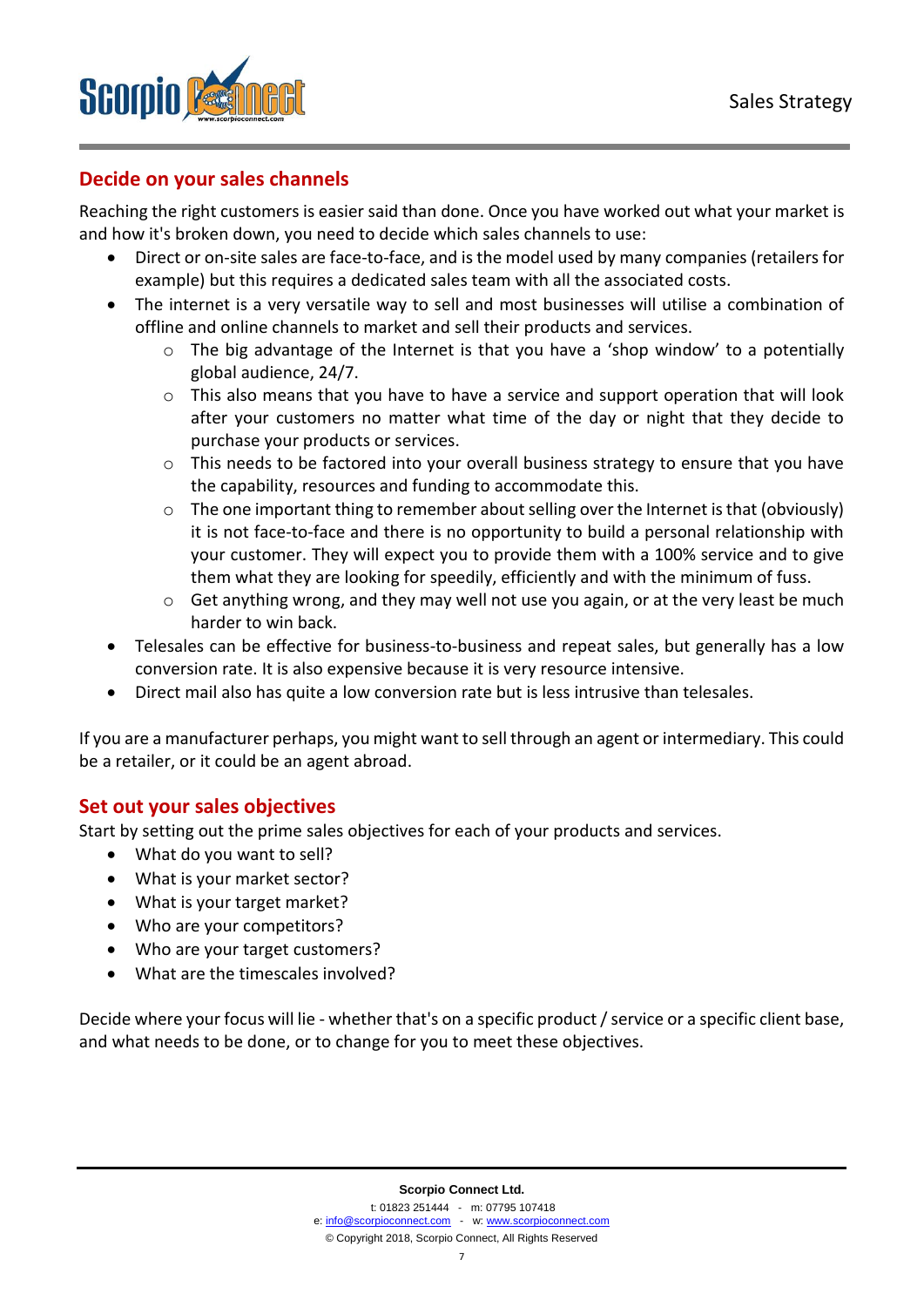

For each sales objective, list the steps you will have to take in order to meet them. There should be five or six steps for each objective, and these need to be:

- **Specific**
- Measurable
- Achievable
- Realistic
- Time-sensitive

Consider how you will remove barriers to sales rather than asking how you will make sales when you're coming up with your objectives. Barriers can be anything from not making enough calls or customer visits to the need to give your sales team better training or the need to recruit another sales person.

Equally how are your sales team managing their prospects and/or existing customer accounts?

- Do you actually have a sales team?
	- o If not, who are you going to use?
	- o Do they have the right skills, with the right knowledge?
- Are they utilising dedicated sales account planning so their efforts can be measured and accounted for?
- This is essential in order to ensure that you are maximising everyone's efforts on business which is 'winnable' and ensuring that everyone is focussed in the right way and on the right tasks

Look at the marketing and sales activities your business has previously undertaken and try to work out what you're most profitable activities have been. This could be over the course of the last month, three months or even a year.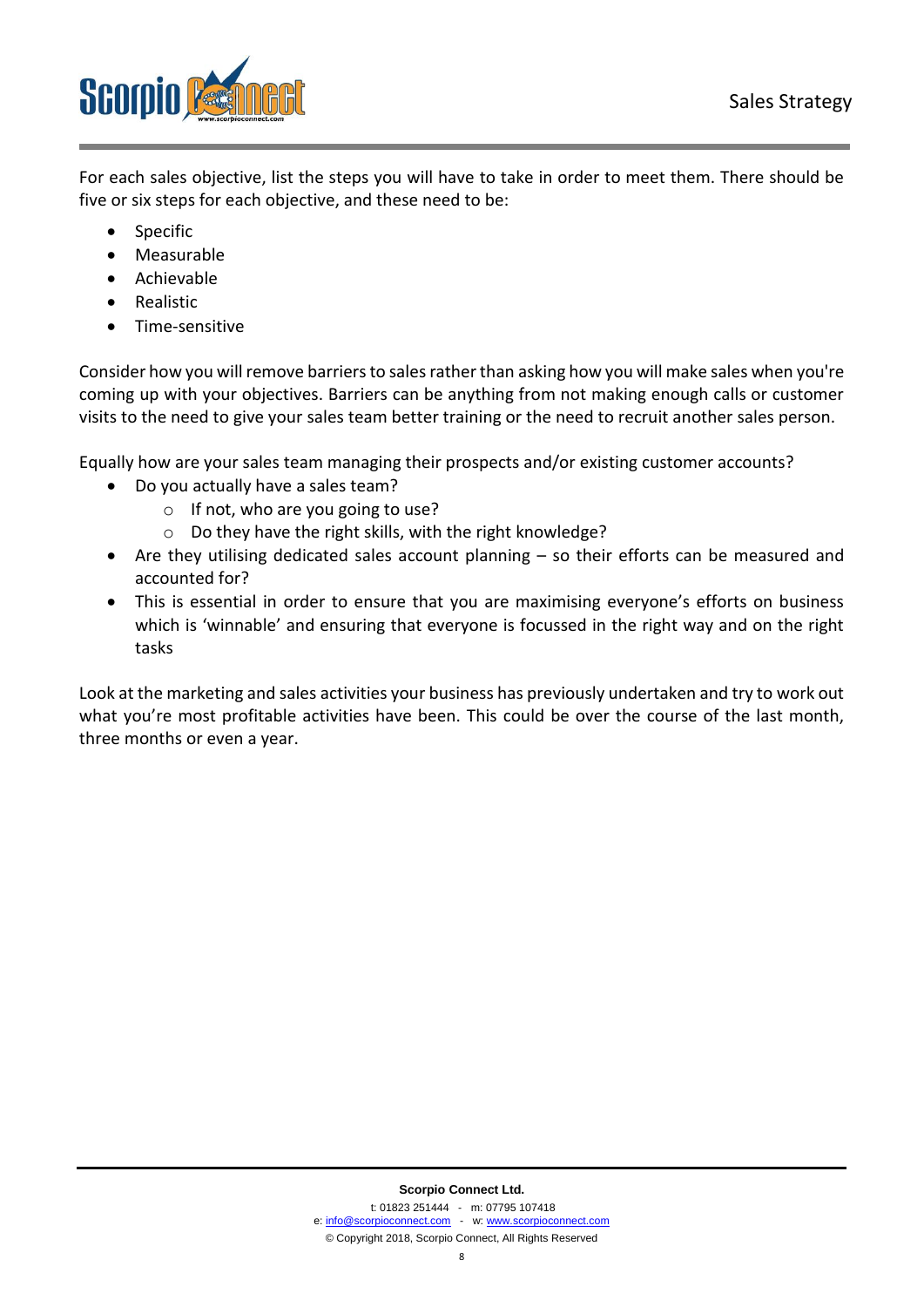

# **Prospect Pre-Qualification**

As with all the above, the potential for success is all about identifying which organisations you should approach and which you should not.

Are there specific criteria that any particular opportunity or 'suspect' should meet before you even enter into any detailed discussions?

Is there a particular size of prospective business that below which, it is not worth bothering with? Do you have a template for this that makes this 'early qualification' of any 'suspect' paramount before you go any further in the sales process?

What you need to do is to introduce a structured pre-qualification plan which you can use to address each prospect in turn:

- Who are they?
- Where are they?
- Why are you talking to them?
- Who are your contacts? What roles do they have?
	- o Are you talking to the right people / decision makers / economic buyers?
	- o Who actually makes the decision?
- What is their specific requirement / need?
- Have they a budget?
- What exactly is your business proposition?
- What's the value of your business proposition?
- Is this within their budget?
- Why do they want to talk to you?
- Is ours a realistic product / service offering, or are you wasting your time?
	- $\circ$  Or do you want to 'loss lead' in order to gain sales, exposure and credibility?
	- Is this product or service of genuine interest to them?
		- o If yes, then why?
		- o If not, why not?
- Are they aware of the benefits and cost savings that could be realized by introducing this product or service?
	- o Have you detailed and presented these?
- What's their decision criteria?
- What's their decision process?
- Who else are they talking to?
- What are their timescales?
- Have you explained the 'Value Add and the ROI?
- What is the real likelihood of you winning this business?
	- o Put a % success factor on this
- And in what timeframe?

9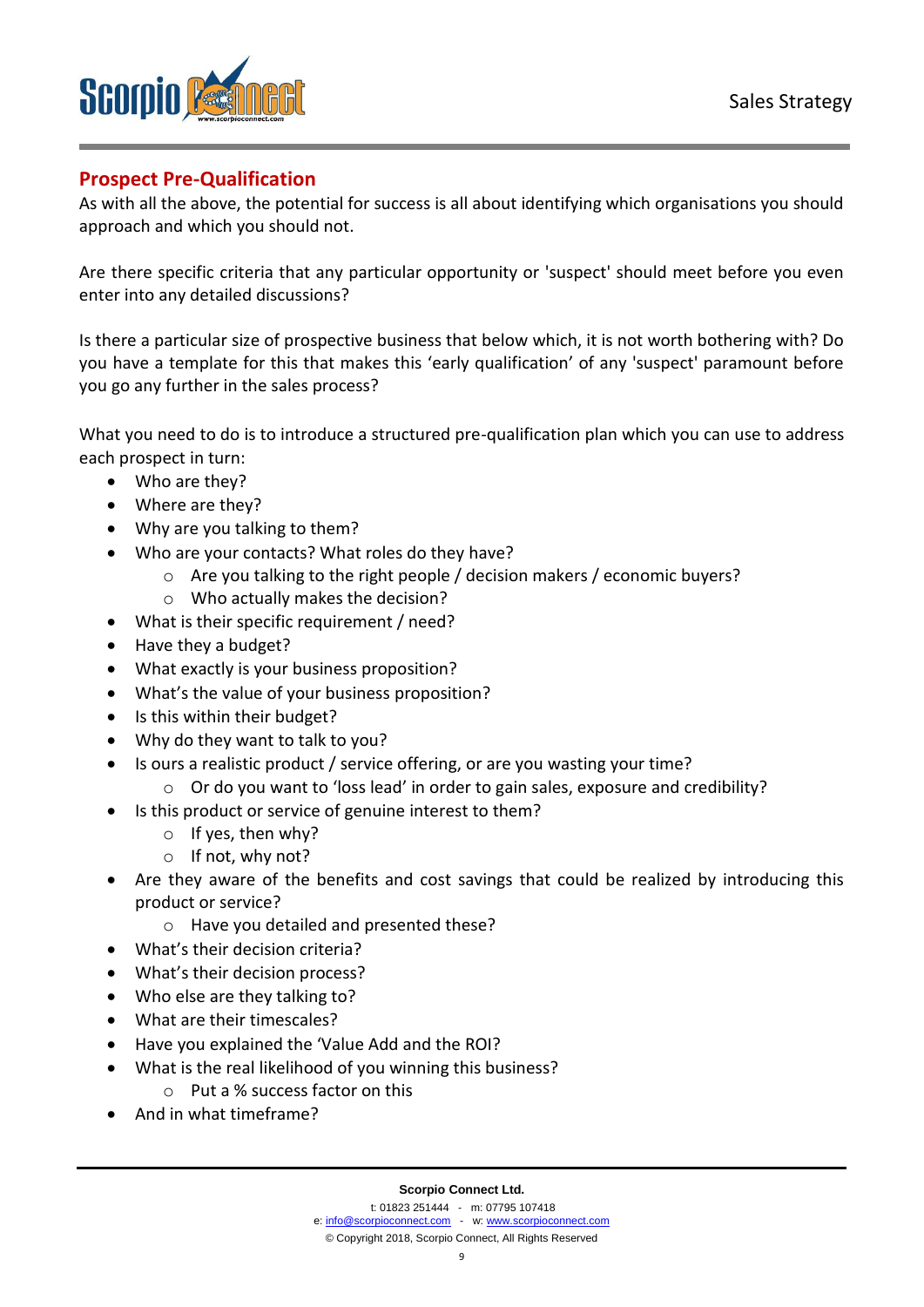

# **Sales Account Planning**

In conjunction with all sales activities, you will need to establish a formal sales account planning process and reporting strategy, which will allow you to better understand exactly what is happening in every sales situation, but more importantly, tell you what is NOT happening and what NEEDS to happen in order to move the account forward to a successful conclusion.

Equally, it will give you the information you need in the worst case scenario, which is that it will allow you to call a halt to a particular sales campaign rather than waste any more time, effort and money on something that is unwinnable!

Much of the information you need to manage will be carried forward from the pre-qualification plan, thus allowing you to collate information such as:

- Key contacts
	- o their role, their buying influences, how well are you 'covering' them
- Projected sales value
- Sales Prospect % Success factor
- Budget
- Timescales
- Competition
- Sales Forecast
- Summary of 'My Position' today
- Possible actions
- Best action plan
- Business requirements
- Business Pain
- Decision Criteria
- Decision Process
- Future Action Plan
- Savings / Results
- Business Options

Details of the Sales Account Planning (SAP) process and documentation can be provided after further consultation.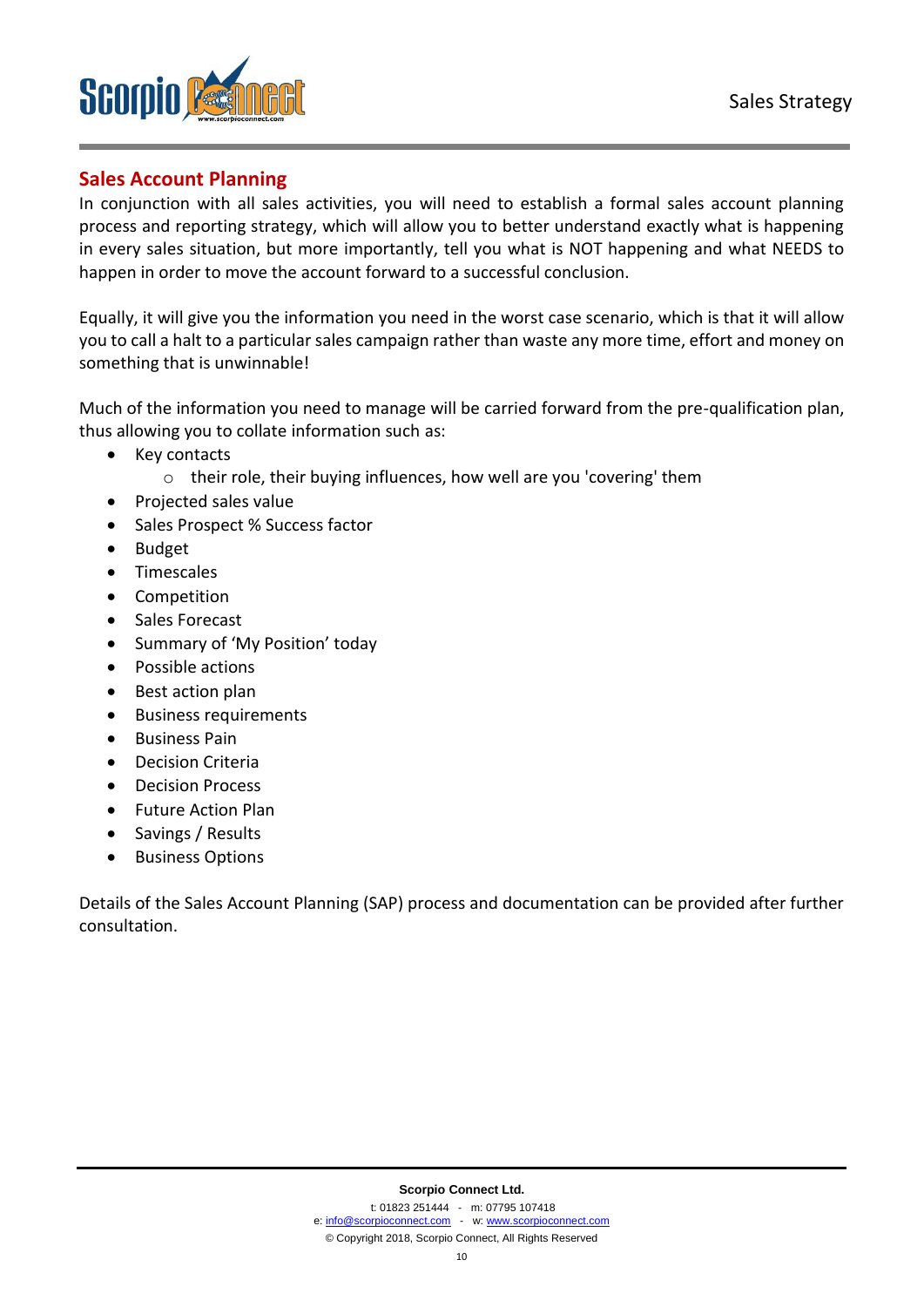

# **Sales Forecasting**

A detailed sales forecasting methodology will need to be introduced as this is essential to be able to establish exactly where you are in any particular sales situation, at any given time. This provides everyone in the business, but particularly management, with a clear understanding of what new business is in the pipeline and what level of success is not just anticipated but expected, and over what timeline.

A formal sales forecasting process would accumulate information on:

- the history of each prospect and what activities have been undertaken to date
- what stage each prospective customer is at within the sales cycle
- all the key contacts within each prospect
- who the competition is
- what their decision criteria and decision process is
- what their 'real' timescales are
- what their 'budget' is
- what your proposition actually is
- what you should be doing next (our best action plan) and
- what you have to do to close the sale

Effective sales forecasting runs hand in hand with basic lead generation because you are then able to quantify how your marketing efforts are finding suspects and turning these into realistic sales prospects.

If this isn't happening, then you know you have to change how and where you are finding and generating your sales leads – and therefore what you have to change in your marketing strategy to make this happen.



An efficient and effective sales forecasting process will not only identify where you should be involved (because a particular prospect is a realistic sales opportunity), but also identify where you shouldn't be involved, because your qualification procedures have identified certain issues with that particular 'suspect'.

A formal Sales Forecasting process will help to clarify exactly where every lead, opportunity, suspect or prospect sits in the sales process, and will identify what activities have occurred or need to happen now in order to move this prospect through the sales process to a successful conclusion.

Sales forecasting is no guarantee of success, but it will provide the business with a much clearer picture of what is really happening and in conjunction with the Sales Account Plan, provide senior management with the information they're looking for with regard to each individual situation and therefore how that impacts the business as a whole.